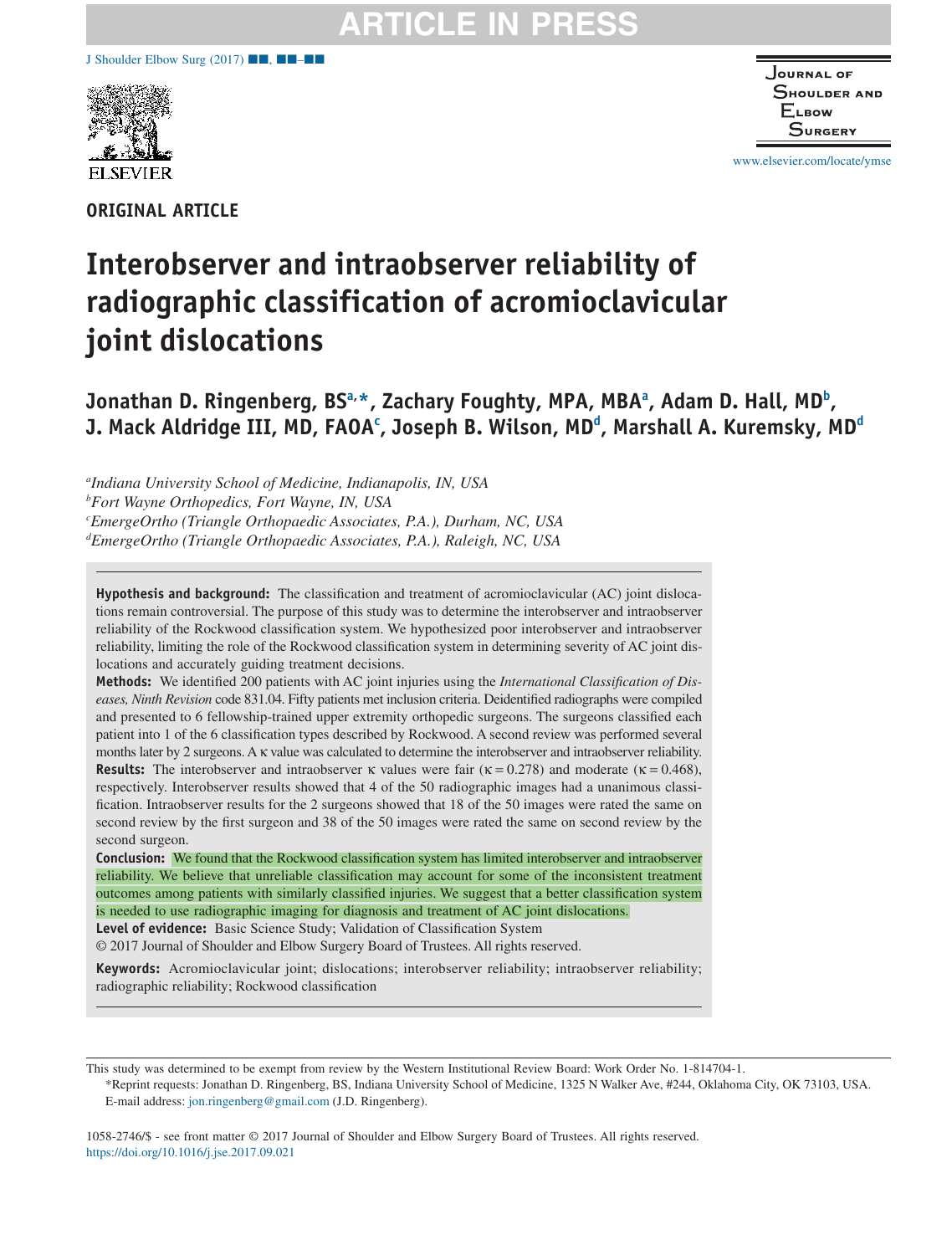# **ARTICLE IN PRE**

The acromioclavicular (AC) joint is a common site for shoulder injury. AC joint dislocations represent up to 12% of all shoulder dislocations and 8% of all joint dislocations.<sup>8</sup> Treatment and classification of AC joint dislocations remain controversial. The most common classification in clinical use today remains the Rockwood classification, which identifies 6 types of AC joint injury. Among these, types III and V are the most controversial in regard to recommending operative vs. conservative treatment. Recent publications have advocated more for conservative treatment of type III injuries<sup>4,6,15,18,19,22-24,27</sup> and surgical treatment of types IV and V.<sup>13,18,25,28</sup> However, other authors have called into question the reliability of radiographic classification of AC injuries, particularly Rockwood types III, IV, and V.<sup>1-3,7,11,17,21</sup>

Differences between studies on the treatment of AC dislocations, particularly the controversy about treatment for Rockwood type III, may be due to the difficulty in accurately classifying types III, IV, and V on radiographic imaging. Rockwood types III and V both involve superior displacement of the distal clavicle, and Rockwood type IV dislocations involve a posterior displacement of the clavicle.<sup>8</sup> Distinguishing types III, IV, and V on radiographic imaging can be difficult. Viewing posterior displacement in type IV dislocations requires adequate axillary views.<sup>1,2,7,11,14,16,20,26</sup> Obtaining adequate axillary images may be impossible in patients with acute pain, making radiographic imaging insufficient in accurately differentiating type IV dislocations from types III

and [V.7,20,26](#page-5-0) In addition, a lack of consensus on the exact amount of posterior displacement required to be type IV may contribute to the inconsistency in accurate grading.<sup>7,11</sup> Rockwood types III and V, both involving superior displacement of the clavicle, are differentiated only by a coracoclavicular distance being 25%-100% greater than the normal side in type III and 100%-300% greater than the normal side in type V (Fig. 1)[.8](#page-5-0)

The ability to diagnose and to treat AC joint injuries using radiographic imaging requires a classification system that is accurate, reliable, and reproducible.<sup>7</sup> The purpose of this study was to determine the interobserver and intraobserver reliability in using the Rockwood system to classify AC joint dislocations. We hypothesized that there would be poor interobserver and intraobserver reliability, limiting the role of the Rockwood classification system in determining the severity of injury and accurately guiding decisions for operative vs. nonoperative treatment.

## **Materials and methods**

This was an evaluation study looking at the interobserver and intraobserver reliability of the Rockwood classification system. A member of the coding department retrospectively identified 200 patients with AC joint injuries using the *International Classification of Diseases, Ninth Revision* code 831.04. Once a patient was identified, a member of our radiology staff reviewed the radiographs to



**Figure 1** Anteroposterior (**A**) and axial (**B**) radiographs showing a Rockwood type III dislocation. Anteroposterior (**C**) and axial (**D**) radiographs showing a Rockwood type V dislocation.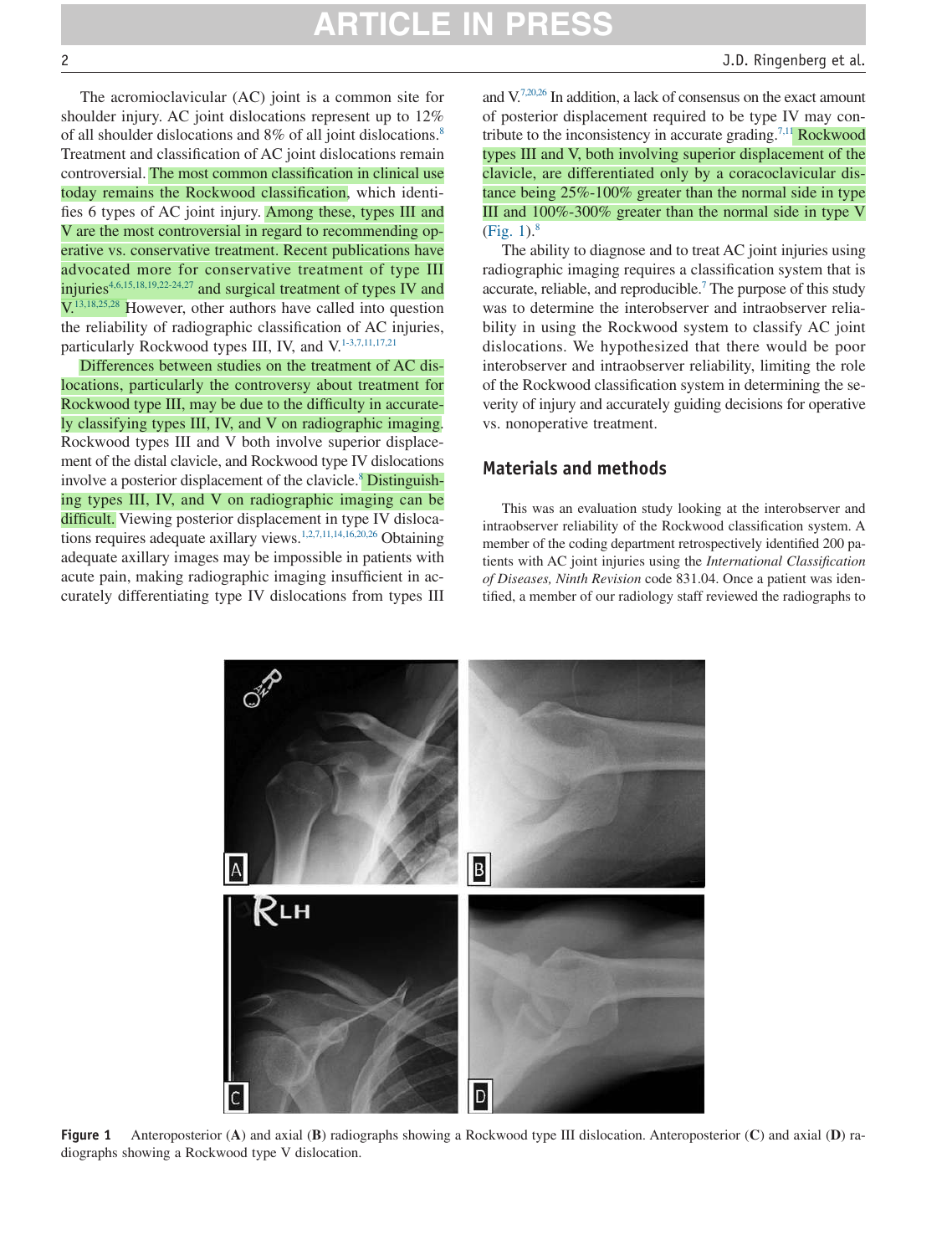## **ARTICLE IN PRESS**

## Reliability, radiographic classification, AC joint dislocations 3



#### Type 1

o minor sprain of the fibers of the AC ligaments

#### Type 2

- distal end of the clavicle is unstable  $\circ$ in the horizontal plane
- o widening of the AC joint. There may be a slight, relative upward displacement of the distal end of the clavicle

#### Type 3

o 25% to 100% increase in the coracoclavicular space

#### Type 4

- o clavicle is posteriorly displaced into or through the trapezius muscle
- Type 5
	- o coracoclavicular space is increased greater than 100%
- Type 6
	- o Inferior dislocation of the distal clavicle

**Figure 2** Images and descriptions of Rockwood types I-VI.

determine inclusion in the study. Inclusion criteria were patients 18 years of age and older and an AC joint injury with radiographic displacement demonstrating ability to be classified. Exclusion criteria were age <18 years, concurrent fracture in the shoulder girdle that might obscure visualization and radiographic classification of the AC injury, and inadequately presenting radiographs. A total of 50 patients met inclusion criteria. The radiology staff then deidentified the selected patients' radiographs and compiled them into a PowerPoint document (Microsoft, Redmond, WA, USA). The collection of deidentified radiographs was sent by secure e-mail to the surgeons for classification. Radiographs contained a number for use in statistical analysis of interobserver and intraobserver reliability. The numbers were randomly assigned and not based on any patient identifiers.

Fifty patients with an anteroposterior and axillary image were reviewed by the 6 surgeons and classified into 1 of the 6 types described by Rockwood. Two of the 6 surgeons classified the images a second time several months later to evaluate intraobserver reliability. Figure 2, showing descriptions and images of all 6 types described by Rockwood, was supplied to each of the surgeons for reference.

A κ statistic was calculated to measure both the interobserver and intraobserver reliability. The strength of agreement was categorized according to Landis and Koch.<sup>12</sup> A κ value <0.00 was rated poor; 0.00-0.20, slight; 0.21-0.40, fair; 0.41-0.60, moderate; 0.61- 0.80, substantial; and 0.81-1.00, almost perfect.

## **Results**

Interobserver results were calculated using a Fleiss κ statistic. Our data resulted in a Fleiss κ value of 0.278, showing only fair agreement among the 6 surgeons. [Table I](#page-3-0) shows all interobserver results. The most common classification in our analysis was type III, whereas the least common classification was type I. Only 4 of the 50 patients were unanimously classified as the same type. Two of these patients (numbers 2 and 40) were unanimously classified as a type V injury; the other two patients (numbers 16 and 25) were unanimously classified as a type III injury. Four of the 50 patients were classified evenly as 2 separate types. Two of these 4 patients (numbers 1 and 14) were classified by 3 of the surgeons as a type III and by the other 3 surgeons as a type IV. The other 2 patients (numbers 12 and 20) were graded by 3 of the surgeons as a type III and by the other 3 surgeons as a type V. Eighteen of the patients had at least 4 of the 6 surgeons classify their injury as a type III, with the other surgeons classifying it as a type II, IV, or V injury.

Intraobserver reliability was calculated using a Cohen κ statistic. Our data resulted in a Cohen κ value of 0.468,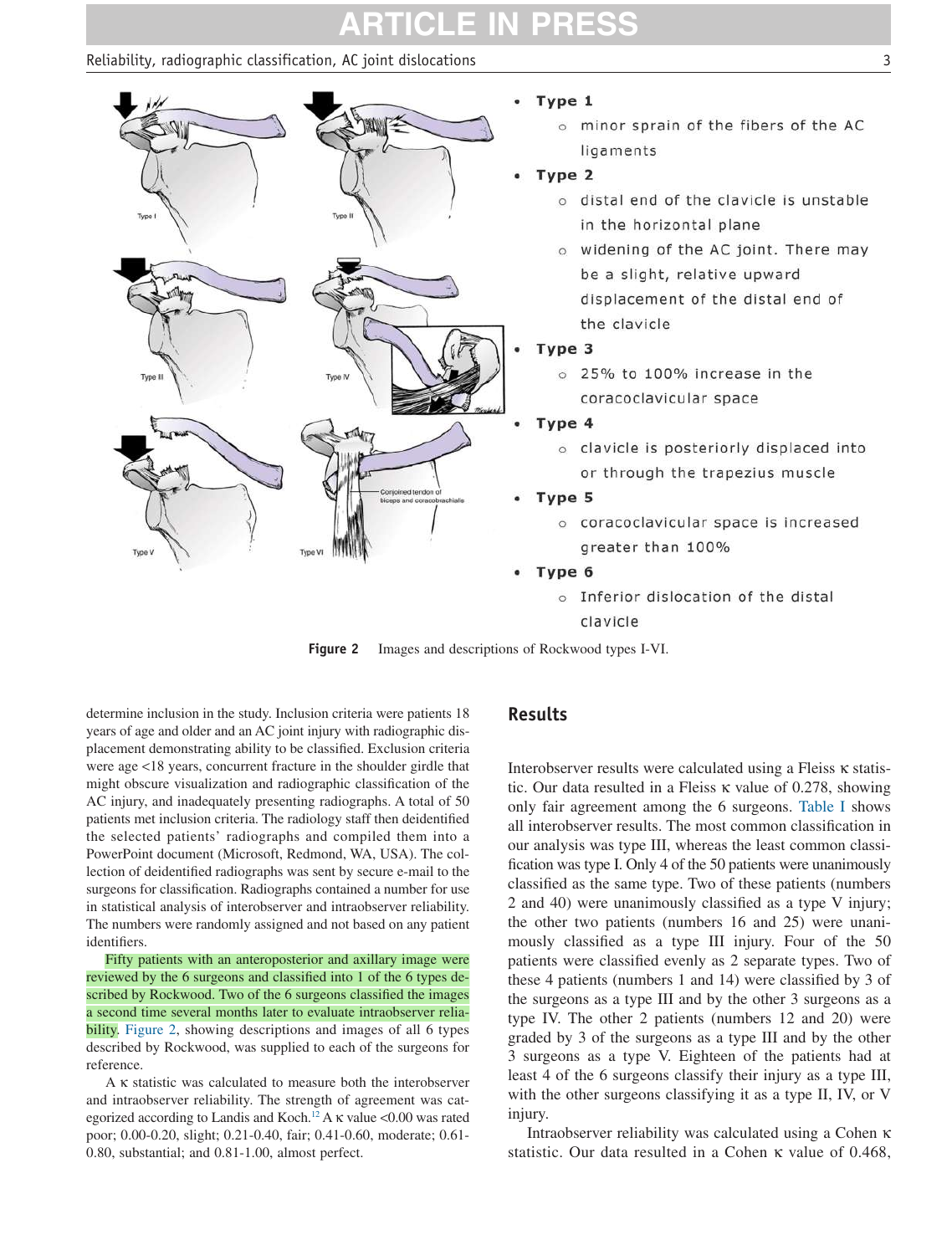<span id="page-3-0"></span>

| Table I      | Interobserver results showing each surgeon's Rockwood classification (I-VI) for all 50 patients |                |                             |                     |                             |                             |  |  |
|--------------|-------------------------------------------------------------------------------------------------|----------------|-----------------------------|---------------------|-----------------------------|-----------------------------|--|--|
| Patient No.  | Observer 1                                                                                      | Observer 2     | Observer 3                  | Observer 4          | Observer 5                  | Observer 6                  |  |  |
| $\mathbf{1}$ | IV                                                                                              | ${\rm IV}$     | $\rm III$                   | ${\rm IV}$          | $\rm III$                   | $\rm III$                   |  |  |
| $\mathbf{2}$ | $\sf V$                                                                                         | V              | ${\sf V}$                   | $\mathsf{V}$        | $\mathsf{V}$                | $\mathsf{V}$                |  |  |
| 3            | IV                                                                                              | IV             | $\rm III$                   | $\rm III$           | $\rm III$                   | $\rm III$                   |  |  |
| 4            | $\rm III$                                                                                       | V              | V                           | $\mathsf{V}$        | V                           | $\mathsf{V}$                |  |  |
| 5            | $\rm II$                                                                                        | $\rm III$      | $\rm II$                    | $\rm III$           | $\rm III$                   | $\rm III$                   |  |  |
| 6            | $\rm I$                                                                                         | $\rm II$       | $\rm II$                    | $\rm II$            | $\rm II$                    | $\rm II$                    |  |  |
| 7            | $\rm II$                                                                                        | $\rm II$       | $\rm II$                    | $\rm II$            | $\rm II$                    | ${\sf V}$                   |  |  |
| 8            | $\rm II$                                                                                        | $\rm III$      | $\rm II$                    | $\rm II$            | $\rm III$                   | $\rm II$                    |  |  |
| 9            | $\rm II$                                                                                        | $\rm II$       | $\rm III$                   | $\rm III$           | $\rm III$                   | $\rm I$                     |  |  |
| 10           | $\rm II$                                                                                        | $\rm III$      | $\rm II$                    | $\rm II$            | $\rm II$                    | $\rm III$                   |  |  |
| 11           | IV                                                                                              | ${\rm IV}$     | $\rm III$                   | $\rm III$           | $\rm III$                   | $\rm III$                   |  |  |
| 12           | $\rm III$                                                                                       | $\rm III$      | V                           | $\rm III$           | V                           | ${\sf V}$                   |  |  |
| 13           | $\sf V$                                                                                         | $\sf V$        | ${\sf V}$                   | $\mathsf{V}$        | $\sf V$                     | $\mathsf{V}$                |  |  |
| 14           | IV                                                                                              | $\rm III$      | IV                          | $\rm III$           | IV                          | $\rm III$                   |  |  |
| 15           | $\rm III$                                                                                       | $\rm II$       | $\mathbf I$                 | $\rm III$           | $\rm II$                    | $\rm III$                   |  |  |
| 16           | $\rm III$                                                                                       | $\rm III$      | $\rm III$                   | $\rm III$           | $\rm III$                   | $\rm III$                   |  |  |
| 17           | ${\rm IV}$                                                                                      | ${\rm IV}$     | $\rm II$                    | $\rm III$           | $\rm III$                   | $\rm III$                   |  |  |
| 18           | ${\rm IV}$                                                                                      | $\rm III$      | IV                          | $\sf V$             | V                           | $\rm III$                   |  |  |
| 19           | ${\rm IV}$                                                                                      | $\sf V$        | V                           | V                   | V                           | $\rm III$                   |  |  |
| $20\,$       | $\rm III$                                                                                       | $\rm III$      | V                           | $\rm III$           | $\mathsf{V}$                | $\sf V$                     |  |  |
| 21           | $\rm III$                                                                                       | V              | V                           | $\mathsf{V}$        | IV                          | $\mathsf{V}$                |  |  |
| 22           | $\rm II$                                                                                        | $\rm III$      | $\rm II$                    | $\rm III$           | $\rm III$                   | $\rm III$                   |  |  |
| 23           | $\rm II$                                                                                        | $\rm III$      | $\rm II$                    | $\rm III$           | $\rm III$                   | $\rm III$                   |  |  |
| 24           | $\rm III$                                                                                       | $\rm III$      | $\rm II$                    | $\rm III$           | $\mathop{\rm III}\nolimits$ | $\rm III$                   |  |  |
| 25           | $\rm III$                                                                                       | $\rm III$      | $\rm III$                   | $\rm III$           | $\rm III$                   | $\rm III$                   |  |  |
| 26           | $\rm III$                                                                                       | $\rm III$      | $\rm III$                   | $\rm III$           | $\rm III$                   | $\sf V$                     |  |  |
| 27           | $\rm III$                                                                                       | $\rm III$      | $\rm II$                    | $\rm III$           | $\rm III$                   | $\mathsf{V}$                |  |  |
| 28           | $\rm III$                                                                                       | $\rm III$      | $\rm III$                   | $\rm III$           | ${\rm IV}$                  | $\rm III$                   |  |  |
| 29           | $\bf I$                                                                                         | $\rm III$      | $\rm II$                    | $\rm III$           | $\rm III$                   | $\rm II$                    |  |  |
| $30$         | V                                                                                               | IV             | ${\rm IV}$                  | IV                  | IV                          | V                           |  |  |
| 31           | V                                                                                               | V              | $\rm III$                   | $\sf V$             | V                           | V                           |  |  |
| 32           | IV                                                                                              | V              | ${\rm IV}$                  | IV                  | IV                          | $\mathsf{V}$                |  |  |
| 33           | $\rm III$                                                                                       | III            | $\rm III$                   | $\rm III$           | V                           | $\rm II$                    |  |  |
| 34           | ${\rm IV}$                                                                                      | $\sf V$        | $\rm III$                   | ${\rm IV}$          | $\sf V$                     | $\rm III$                   |  |  |
| 35           | $\rm II$                                                                                        | $\rm III$      | $\rm II$                    | $\rm III$           | $\rm III$                   | $\rm III$                   |  |  |
| 36           | $\rm II$                                                                                        | $\rm III$      | $\rm III$                   | $\rm III$           | $\rm III$                   | $\rm III$                   |  |  |
| 37           | $\rm II$                                                                                        | $\rm III$      | $\rm II$                    | $\rm III$           | $\rm III$                   | $\rm III$                   |  |  |
|              | $\rm II$                                                                                        | $\rm III$      | $\rm III$                   | $\rm III$           | $\rm III$                   | $\rm III$                   |  |  |
| 38           |                                                                                                 |                |                             |                     |                             |                             |  |  |
| 39           | $_{\rm II}$<br>$\sf V$                                                                          | III<br>$\sf V$ | $_{\rm II}$<br>$\sf V$      | III<br>$\mathsf{V}$ | III<br>$\sf V$              | III<br>${\sf V}$            |  |  |
| $40\,$       |                                                                                                 |                |                             |                     |                             |                             |  |  |
| $41\,$       | $\rm II$                                                                                        | $\rm III$      | $\rm II$                    | $\rm III$           | IV                          | $\rm III$                   |  |  |
| $42$         | IV                                                                                              | $\rm III$      | $\mathop{\rm III}\nolimits$ | $\rm III$           | $\sf V$                     | $\rm III$                   |  |  |
| 43           | $\rm I$                                                                                         | $\rm II$       | $\rm I$                     | $\rm III$           | $\rm II$                    | $\rm I$                     |  |  |
| 44           | $\rm III$                                                                                       | $\rm III$      | $\mathop{\rm III}\nolimits$ | V                   | IV                          | V                           |  |  |
| 45           | $\rm III$                                                                                       | V              | $\mathop{\rm III}\nolimits$ | ۷                   | V                           | V                           |  |  |
| 46           | $\rm III$                                                                                       | V              | $\rm III$                   | ۷                   | V                           | V                           |  |  |
| $47\,$       | ${\rm IV}$                                                                                      | V              | ${\sf V}$                   | V                   | $\sf V$                     | $\rm III$                   |  |  |
| 48           | $\rm I$                                                                                         | $\rm II$       | $\rm I$                     | III                 | $\mathbf{I}$                | $\rm I$                     |  |  |
| $49$         | $\rm III$                                                                                       | $\rm III$      | $\rm III$                   | $\sf V$             | V                           | $\mathop{\rm III}\nolimits$ |  |  |
| 50           | $\rm II$                                                                                        | $\rm III$      | $\rm II$                    | $\rm III$           | $\rm III$                   | $\rm III$                   |  |  |

showing moderate agreement in first and second reviews. [Table II](#page-4-0) shows all intraobserver results. Results showed that 1 surgeon rated 18 of the 50 images the same on second review, whereas the second surgeon rated 38 of the 50 images the same on second review. Of the 18 patients classified by the

first surgeon as the same on second review, 3 were type I, 2 were type II, 12 were type III, and 1 was type V injury. The second surgeon classified 38 patients as the same on second review, which included 4 type I, 12 type II, 9 type III, 10 type IV, and 3 type V injuries.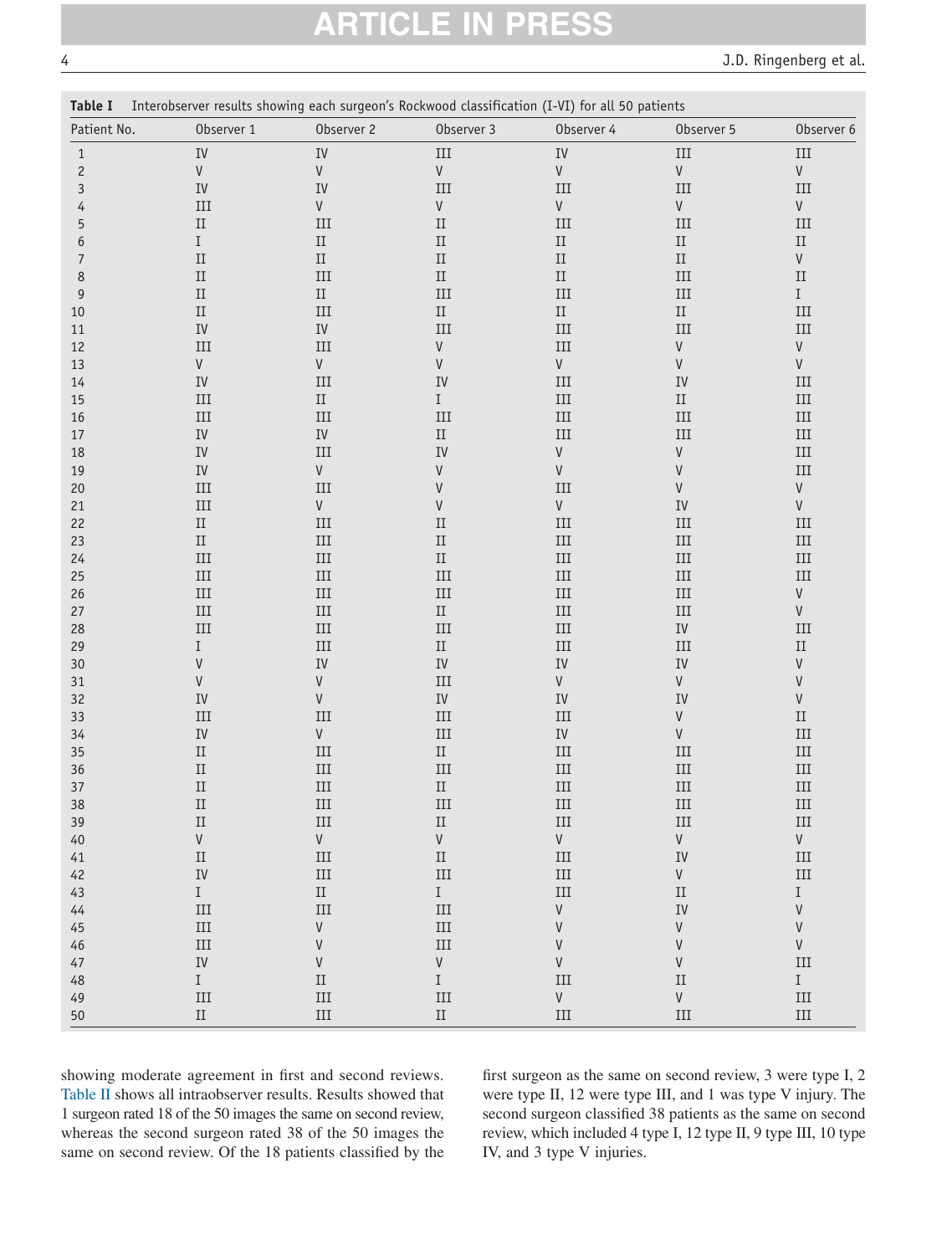#### <span id="page-4-0"></span>Reliability, radiographic classification, AC joint dislocations  $5$

**Table II** Intraobserver results showing the 2 surgeons' Rockwood classification (I-VI) for all 50 patients on first and second reviews

| Patient<br>No. | Observer 1<br>First<br>review | Observer 1<br>Second<br>review | Observer 2<br>First<br>review | Observer 2<br>Second<br>review |
|----------------|-------------------------------|--------------------------------|-------------------------------|--------------------------------|
| 1              | III                           | II                             | IV                            | IV                             |
| $\overline{c}$ | $\mathsf{V}$                  | IV                             | V                             | V                              |
| 3              | III                           | III                            | IV                            | IV                             |
| 4              | V                             | IV                             | III                           | V                              |
| 5              | $\mathbf{I}$                  | $\rm II$                       | $\mathbf{I}$                  | $\rm II$                       |
| 6              | $\mathbf{I}$                  | I                              | I                             | I                              |
| $\overline{7}$ | V                             | III                            | $\mathbf{I}$                  | $\rm II$                       |
| 8              | $\mathbf{I}$                  | $\rm II$                       | $\mathbf{I}$                  | $\rm II$                       |
| 9              | I                             | I                              | $\rm II$                      | III                            |
| 10             | III                           | $\rm II$                       | II                            | $\rm II$                       |
| 11             | III                           | III                            | IV                            | IV                             |
| 12             | V                             | IV                             | III                           | III                            |
| 13             | V                             | IV                             | V                             | V                              |
| 14             | III                           | III                            | IV                            | IV                             |
| 15             | III                           | $\rm II$                       | III                           | $\rm II$                       |
| 16             | III                           | III                            | III                           | $\rm II$                       |
| 17             | III                           | III                            | IV                            | IV                             |
| 18             | III                           | IV                             | IV                            | IV                             |
| 19             | III                           | III                            | IV                            | V                              |
| 20             | V                             | IV                             | III                           | III                            |
| 21             | V                             | IV                             | III                           | V                              |
| 22             | III                           | $\rm III$                      | $\rm II$                      | I                              |
| 23             | III                           | $\rm II$                       | $\rm II$                      | $\rm II$                       |
| 24             | III                           | $\mathbf{I}$                   | III                           | $\rm II$                       |
| 25             | III                           | III                            | III                           | $\rm II$                       |
| 26             | V                             | III                            | III                           | III                            |
| 27             | V                             | III                            | III                           | III                            |
| 28             | III                           | III<br>$\rm I$                 | III<br>I                      | IV<br>I                        |
| 29<br>30       | $\mathbf{I}$<br>V             | V                              | V                             | IV                             |
| 31             | V                             | IV                             | V                             | III                            |
| 32             | V                             | IV                             | IV                            | IV                             |
| 33             | $\rm II$                      | III                            | III                           | III                            |
| 34             | III                           | IV                             | IV                            | IV                             |
| 35             | III                           | $\rm II$                       | $\rm II$                      | $\rm II$                       |
| 36             | III                           | $\mathbf{I}$                   | $\mathbf{I}$                  | $\rm II$                       |
| 37             | III                           | III                            | $\mathbf{I}$                  | $\rm II$                       |
| 38             | $\rm III$                     | $\rm II$                       | $\rm II$                      | $\rm II$                       |
| 39             | III                           | $\mathbf{I}$                   | $\mathbf{I}$                  | $\rm II$                       |
| 40             | V                             | IV                             | V                             | V                              |
| 41             | III                           | $_{\rm II}$                    | $\rm II$                      | $\rm II$                       |
| 42             | III                           | III                            | IV                            | IV                             |
| 43             | I                             | I                              | I                             | I                              |
| 44             | V                             | IV                             | III                           | III                            |
| 45             | V                             | IV                             | III                           | III                            |
| 46             | V                             | IV                             | III                           | III                            |
| 47             | III                           | IV                             | IV                            | IV                             |
| 48             | I                             | I                              | I                             | I                              |
| 49             | III                           | III                            | III                           | III                            |
| 50             | III                           | $\mathbf{II}$                  | $\mathbf{II}$                 | $\rm II$                       |

### **Discussion**

Our study suggests an overall lack of reliability in using the Rockwood classification to grade AC joint dislocations. The Rockwood classification is the most widely used classification system in evaluating AC joint dislocations. It has been well established that Rockwood types I and II should be treated conservatively and types IV and V treated surgically[.4,5,7,9,11,14,16,23](#page-5-0) Treatment of Rockwood type III continues to be controversial. Differences in studies for Rockwood type III dislocations may in part be due to the difficulty in accurately classifying them by radiographic imaging, particularly in differentiating them from Rockwood types IV and V. Kraeutler et al and Cho et al have also studied the reliability of the Rockwood classification system.<sup>7,11</sup> Kraeutler et al found that individual surgeons were consistent in their classification of dislocations with an intraobserver κ value of 0.694 (substantial agreement).<sup>11</sup> They found there was less consistency between surgeons with an interobserver κ value of 0.602 (moderate agreement). Cho et al had slightly different findings.<sup>7</sup> Their study found that individual surgeons were less consistent in their classification of dislocations with an intraobserver κ value of 0.474 (moderate agreement). The agreement between surgeons was found to be far less consistent with an interobserver κ value of 0.214 (fair agreement). Our study shows similar results to the study of Cho et al,<sup>7</sup> with an intraobserver  $\kappa$  value of 0.468 (moderate agreement) and interobserver κ value of 0.278 (fair agreement).

Our results showed that despite type III being the most classified injury, only 2 of the 50 patients were unanimously classified as a type III injury. The only other 2 patients with a unanimous classification were both type V injuries. Many patients had significant variations in being classified as a type II, III, IV, or V injury. Eighteen of the 50 patients had at least 4 of the surgeons classify them as a type III injury, with the other surgeons classifying them as a type II, IV, or V injury. An additional 4 patients had split results between type III and types IV and V. Two of these 4 patients had 3 surgeons classify them as type III and 3 surgeons classify them as type IV, whereas the other 2 patients had 3 surgeons classify them as type III and 3 surgeons classify them as type V.

Several reasons have been described for the difficulties in accurately classifying AC dislocations by radiographic imaging. Poor reliability in differentiating Rockwood types III and IV may be due to difficulties in obtaining adequate images as well as lack of consensus in defining Rockwood type IV.<sup>7,10,20,26</sup> Poor reliability in differentiating types III and V is due to the similar superior displacement of the clavicle seen in both types. Cho et al also suggested that there is a lack of consensus among surgeons on the proper classification of coracoclavicular distances between  $100\%$  and  $300\%$ .<sup>7</sup> The ability to diagnose and to treat AC joint injuries by radiographic imaging requires a classification system that is accurate, reliable, and reproducible. Our study shows a lack of reliability of the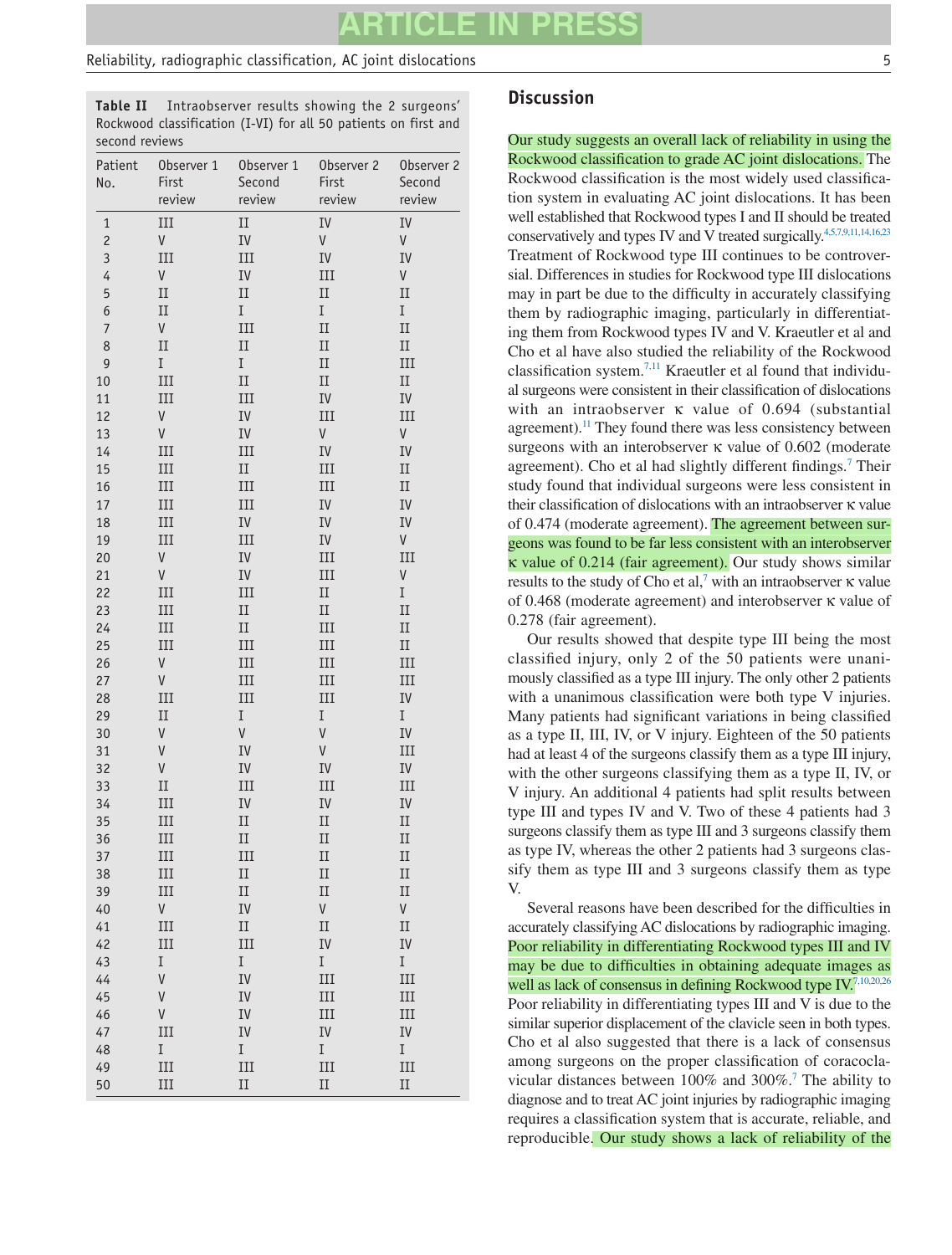# **ARTICLE IN PRESS**

### <span id="page-5-0"></span>Rockwood classification for AC joint dislocations, leading to possible misdiagnosis and the inconsistent results of treatment for type III dislocations.

Our study had several limitations. First, we did not compare the Rockwood classifications given by our 6 surgeons with the original classification of the primary treating physician or follow up on whether the patients were treated conservatively or surgically. Second, contralateral images were not provided to the surgeons during the rating process or examined as part of the study. Third, we did not perform a power analysis.

As far as strengths of our study, all 6 surgeons involved in the classification of the AC joint dislocations were fellowship-trained upper extremity orthopedic surgeons. Also, our study focused only on the reliability of plain radiographic classification. A survey of treatment recommendations was not performed as we believe the inherent issue with determining treatment for AC dislocations lies within the lack of reliability in classification.

## **Conclusion**

Our study demonstrated that the Rockwood classification system has limited interobserver and intraobserver reliability. Accurate classification of AC joint dislocation is critical in determining appropriate treatment. We believe that unreliable classification may account for some of the disagreement among physicians in treating these injuries and the inconsistent outcomes among patients with similarly classified injuries. We suggest that a better classification system is needed to use radiographic imaging for diagnosis and treatment of AC joint dislocations.

## **Disclaimer**

The authors, their immediate families, and any research foundations with which they are affiliated have not received any financial payments or other benefits from any commercial entity related to the subject of this article.

### **References**

- 1. [Alyas F, Curtis M, Speed C, Saifuddin A, Connel D. MR imaging](http://refhub.elsevier.com/S1058-2746(17)30600-6/sr0010) [appearances of acromioclavicular joint dislocations. Radiographics](http://refhub.elsevier.com/S1058-2746(17)30600-6/sr0010) 2008;28:463-79. <http://dx.doi.org/10.1148/rg.282075714>
- 2. [Antonio GE, Cho JH, Chung CB, Trudell DJ, Resnick D. Pictorial essay:](http://refhub.elsevier.com/S1058-2746(17)30600-6/sr0015) [MR imaging appearance and classification of acromioclavicular joint](http://refhub.elsevier.com/S1058-2746(17)30600-6/sr0015) injury. AJR Am J Roentgenol 2003;180:1103-10. [http://dx.doi.org/](http://dx.doi.org/10.2214/ajr.180.4.1801103) [10.2214/ajr.180.4.1801103](http://dx.doi.org/10.2214/ajr.180.4.1801103)
- 3. [Barnes CJ, Higgins LD, Major NM, Basamania CJ. Magnetic resonance](http://refhub.elsevier.com/S1058-2746(17)30600-6/sr0020) [imaging of the coracoclavicular ligaments: its role in defining](http://refhub.elsevier.com/S1058-2746(17)30600-6/sr0020) [pathoanatomy at the acromioclavicular joint. J Surg Orthop Adv](http://refhub.elsevier.com/S1058-2746(17)30600-6/sr0020) [2004;13:69-75.](http://refhub.elsevier.com/S1058-2746(17)30600-6/sr0020)
- 4. [Bishop JY, Kaeding C. Treatment of the acute traumatic](http://refhub.elsevier.com/S1058-2746(17)30600-6/sr0025) [acromioclavicular separation. Sports Med Arthrosc 2006;14:237-45.](http://refhub.elsevier.com/S1058-2746(17)30600-6/sr0025) <http://dx.doi.org/10.1097/01.jsa.0000212330.32969.6e>
- 5. [Bradley JP, Elkousy H. Decision making: operative versus nonoperative](http://refhub.elsevier.com/S1058-2746(17)30600-6/sr0030) [treatment of acromioclavicular joint injuries. Clin Sports Med](http://refhub.elsevier.com/S1058-2746(17)30600-6/sr0030) 2003;22:277-90. [http://dx.doi.org/10.1016/S0278-5919\(02\)00098](http://dx.doi.org/10.1016/S0278-5919(02)00098-4) [-4](http://dx.doi.org/10.1016/S0278-5919(02)00098-4)
- 6. [Calvo E, López-Franco M, Arribas I. Clinical and radiologic outcomes](http://refhub.elsevier.com/S1058-2746(17)30600-6/sr0035) [of surgical and conservative treatment of type III acromioclavicular joint](http://refhub.elsevier.com/S1058-2746(17)30600-6/sr0035) injury. J Shoulder Elbow Surg 2006;15:300-5. [http://dx.doi.org/10.1016/](http://dx.doi.org/10.1016/j.jse.2005.10.006) [j.jse.2005.10.006](http://dx.doi.org/10.1016/j.jse.2005.10.006)
- 7. [Cho C, Hwang I, Seo J, Choi C, Ko S, Park H, et al. Reliability of the](http://refhub.elsevier.com/S1058-2746(17)30600-6/sr0040) [classification and treatment of dislocations of the acromioclavicular joint.](http://refhub.elsevier.com/S1058-2746(17)30600-6/sr0040) J Shoulder Elbow Surg 2014;23:665-7. [http://dx.doi.org/10.1016/j.jse](http://dx.doi.org/10.1016/j.jse.2014.02.005) [.2014.02.005](http://dx.doi.org/10.1016/j.jse.2014.02.005)
- 8. [Collins DN. Disorders of the acromioclavicular joint. In: Rockwood CA](http://refhub.elsevier.com/S1058-2746(17)30600-6/sr0045) [Jr, Matsen FA III, Wirth MA, Lippitt SA, editors. The shoulder.](http://refhub.elsevier.com/S1058-2746(17)30600-6/sr0045) [Philadelphia: Saunders Elsevier; 2009.](http://refhub.elsevier.com/S1058-2746(17)30600-6/sr0045)
- 9. [Cote MP, Wojcik KE, Gomlinski G, Mazzocca AD. Rehabilitation of](http://refhub.elsevier.com/S1058-2746(17)30600-6/sr0050) [acromioclavicular joint separations: operative and nonoperative](http://refhub.elsevier.com/S1058-2746(17)30600-6/sr0050) considerations. Clin Sports Med 2010;29:213-28. [http://dx.doi.org/](http://dx.doi.org/10.1016/j.csm.2009.12.002) [10.1016/j.csm.2009.12.002](http://dx.doi.org/10.1016/j.csm.2009.12.002)
- 10. [Heers G, Hedtmann A. Correlation of ultrasonographic findings to](http://refhub.elsevier.com/S1058-2746(17)30600-6/sr0055) [Tossy's and Rockwood's classification of acromioclavicular joint injuries.](http://refhub.elsevier.com/S1058-2746(17)30600-6/sr0055) Ultrasound Med Biol 2005;31:725-32. [http://dx.doi.org/10.1016/](http://dx.doi.org/10.1016/j.ultrasmedbio.2005.03.002) [j.ultrasmedbio.2005.03.002](http://dx.doi.org/10.1016/j.ultrasmedbio.2005.03.002)
- 11. [Kraeutler MJ, Williams GR Jr, Cohen SB, Ciccotti MG, Tucker BS,](http://refhub.elsevier.com/S1058-2746(17)30600-6/sr0060) [Dines JS, et al. Inter- and intraobserver reliability of the radiographic](http://refhub.elsevier.com/S1058-2746(17)30600-6/sr0060) [diagnosis and treatment of acromioclavicular joint separations.](http://refhub.elsevier.com/S1058-2746(17)30600-6/sr0060) Orthopedics 2012;35:e1483-7. [http://dx.doi.org/10.3928/01477447](http://dx.doi.org/10.3928/01477447-20120919-16) [-20120919-16](http://dx.doi.org/10.3928/01477447-20120919-16)
- 12. [Landis JR, Koch GG. The measurement of observer agreement for](http://refhub.elsevier.com/S1058-2746(17)30600-6/sr0065) [categorical data. Biometrics 1977;33:159-74.](http://refhub.elsevier.com/S1058-2746(17)30600-6/sr0065)
- 13. [Lemos MJ. The evaluation and treatment of the injured acromioclavicular](http://refhub.elsevier.com/S1058-2746(17)30600-6/sr0070) [joint in athletes. Am J Sports Med 1998;26:137-44.](http://refhub.elsevier.com/S1058-2746(17)30600-6/sr0070)
- 14. [Macdonald PB, Lapointe P. Acromioclavicular and sternoclavicular joint](http://refhub.elsevier.com/S1058-2746(17)30600-6/sr0075) injuries. Orthop Clin North Am 2008;39:535-45. [http://dx.doi.org/](http://dx.doi.org/10.1016/j.ocl.2008.05.003) [10.1016/j.ocl.2008.05.003](http://dx.doi.org/10.1016/j.ocl.2008.05.003)
- 15. [Mares O, Luneau S, Staquet V, Beltrand E, Bousquet PJ, Maynou C.](http://refhub.elsevier.com/S1058-2746(17)30600-6/sr0080) [Acute grade III and IV acromioclavicular dislocations: outcomes and](http://refhub.elsevier.com/S1058-2746(17)30600-6/sr0080) [pitfalls of reconstruction procedures using a synthetic ligament. Orthop](http://refhub.elsevier.com/S1058-2746(17)30600-6/sr0080) Traumatol Surg Res 2010;96:721-6. [http://dx.doi.org/10.1016/j.otsr.2010](http://dx.doi.org/10.1016/j.otsr.2010.06.004) [.06.004](http://dx.doi.org/10.1016/j.otsr.2010.06.004)
- 16. [Mazzocca AD, Arciero RA, Bicos J. Evaluation and treatment of](http://refhub.elsevier.com/S1058-2746(17)30600-6/sr0085) [acromioclavicular joint injures. Am J Sports Med 2007;35:316-29.](http://refhub.elsevier.com/S1058-2746(17)30600-6/sr0085) <http://dx.doi.org/10.1177/0363546506298022>
- 17. [Nemec U, Oberleitner G, Nemec SF, Gruber M, Weber M, Czerny C,](http://refhub.elsevier.com/S1058-2746(17)30600-6/sr0090) [et al. MRI versus radiography of acromioclavicular joint dislocation.](http://refhub.elsevier.com/S1058-2746(17)30600-6/sr0090) AJR Am J Roentgenol 2011;197:968-73. [http://dx.doi.org/10.2214/](http://dx.doi.org/10.2214/AJR.10.6378) [AJR.10.6378](http://dx.doi.org/10.2214/AJR.10.6378)
- 18. [Nuber GW, Bowen MK. Acromioclavicular joint injuries and the distal](http://refhub.elsevier.com/S1058-2746(17)30600-6/sr0095) [clavicle fractures. J Am Acad Orthop Surg 1997;5:11-8.](http://refhub.elsevier.com/S1058-2746(17)30600-6/sr0095)
- 19. [Phillips A, Smart C, Groom A. Acromioclavicular dislocation. Clin](http://refhub.elsevier.com/S1058-2746(17)30600-6/sr0100) [Orthop Relat Res 1998;353:10-7.](http://refhub.elsevier.com/S1058-2746(17)30600-6/sr0100)
- 20. [Rahm S, Wieser K, Spross C, Vich M, Gerber C, Meyer DC. Standard](http://refhub.elsevier.com/S1058-2746(17)30600-6/sr0105) [axillary radiographs of the shoulder may mimic posterior subluxation](http://refhub.elsevier.com/S1058-2746(17)30600-6/sr0105) [of the lateral end of the clavicle. J Orthop Trauma 2013;27:622-6.](http://refhub.elsevier.com/S1058-2746(17)30600-6/sr0105) <http://dx.doi.org/10.1097/BOT.0b013e31828f912c>
- 21. [Schaefer FK, Schaefer PJ, Brossmann J, Hilgert RE, Heller M, Jahnke](http://refhub.elsevier.com/S1058-2746(17)30600-6/sr0110) [T. Experimental and clinical evaluation of acromioclavicular joint](http://refhub.elsevier.com/S1058-2746(17)30600-6/sr0110) [structures with new scan orientations in MRI. Eur Radiol 2006;16:1488-](http://refhub.elsevier.com/S1058-2746(17)30600-6/sr0110) 93. <http://dx.doi.org/10.1007/s00330-005-0093-1>
- 22. [Schlegel TF, Burks RT, Marcus RL, Dunn HK. A prospective evaluation](http://refhub.elsevier.com/S1058-2746(17)30600-6/sr0115) [of untreated acute grade III acromioclavicular separations. Am J Sports](http://refhub.elsevier.com/S1058-2746(17)30600-6/sr0115) [Med 2001;29:699-703.](http://refhub.elsevier.com/S1058-2746(17)30600-6/sr0115)
- 23. [Smith TO, Chester R, Pearse EO, Hing CB. Operative versus non](http://refhub.elsevier.com/S1058-2746(17)30600-6/sr0120)[operative management following Rockwood grade III acromioclavicular](http://refhub.elsevier.com/S1058-2746(17)30600-6/sr0120)